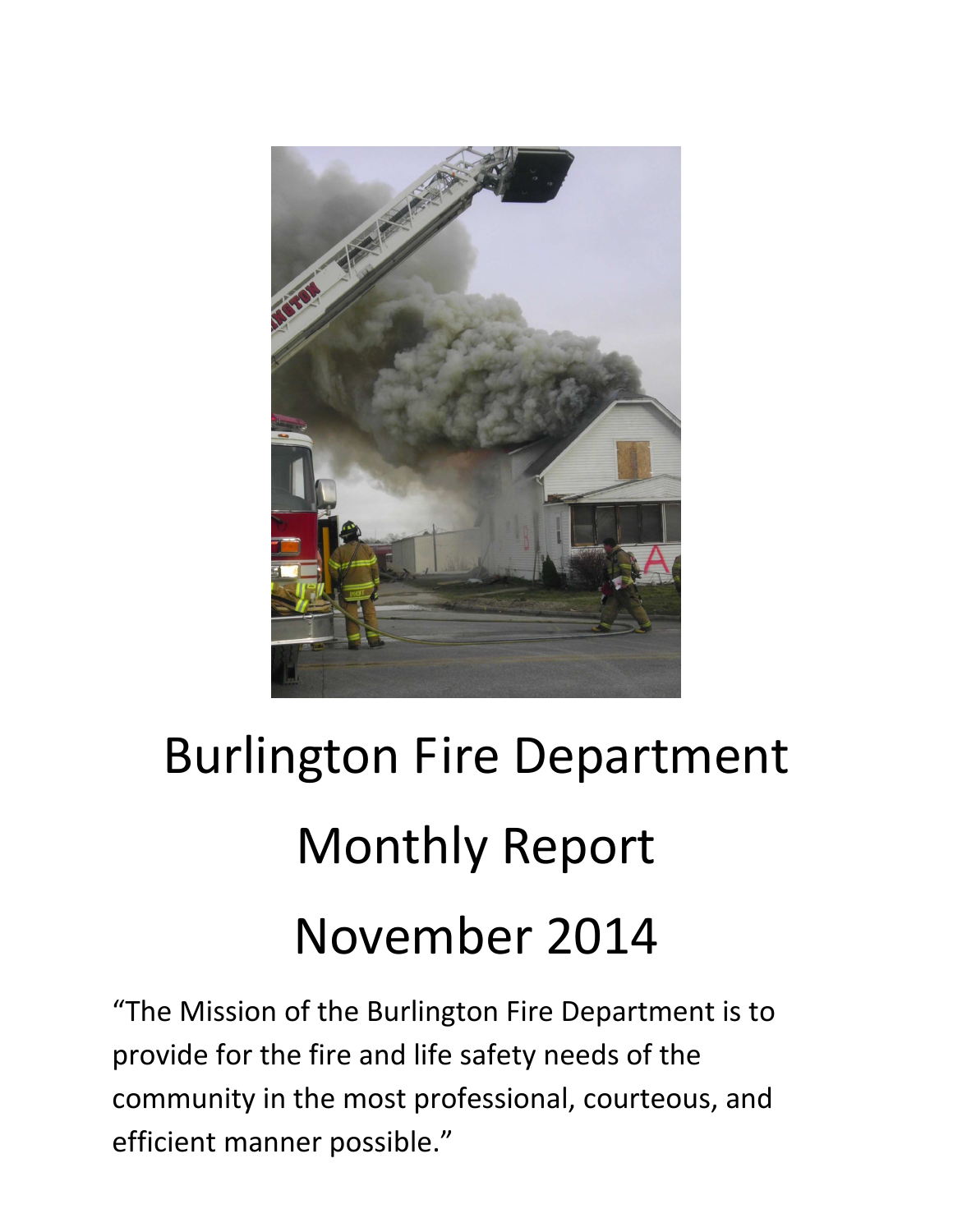## **Training**

On November  $9<sup>th</sup>$  firefighters and officers from all 3 shifts participated in live burn training on West Burlington Avenue. Capt. Wagoner and officers from West Burlington Fire Department organized a day long training opportunity for firefighters in Des Moines County. This training was made possible by the donation of the house by Shearer's Foods and many other donations or discounts from local businesses and individuals.

 Other training for the month included Rapid Sequence Intubation (RSI) class for all paramedics. This is a skill that has been added to our airway protocols in the last few years. It allows paramedics to use medications to sedate and paralyze an alert patient prior to inserting an endotracheal tube.



Courtesy of James Houghton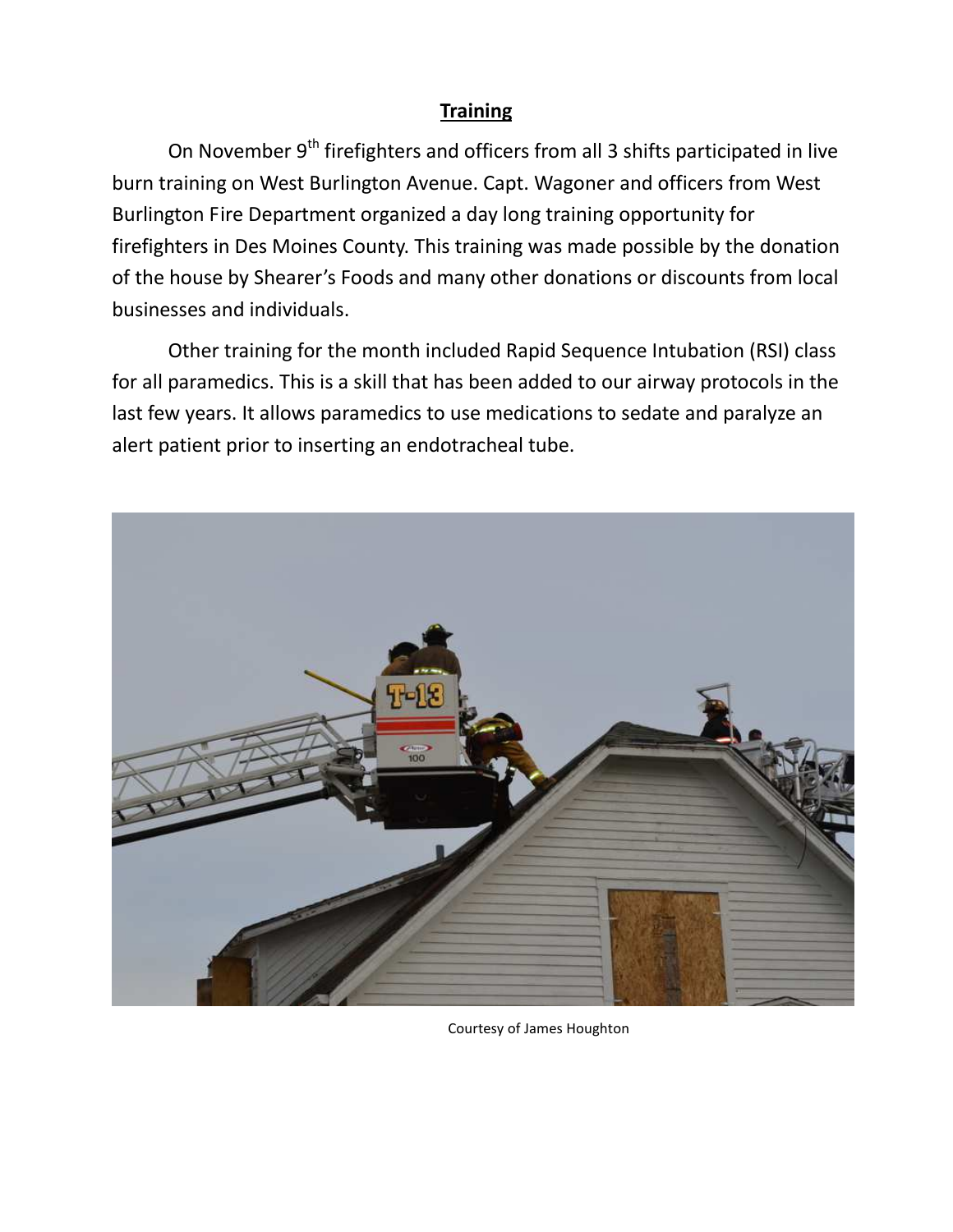#### **Operations**

We had 342 calls in November, including two house fires on the  $17<sup>th</sup>$ . For all emergency fire calls in Burlington our average response time was just under 5 minutes (this is from the time we receive the alarm to our arrival on scene). We had 122 overlapping calls meaning an average of 4 times per day we have multiple emergencies in progress.

 Crews toured and preplanned the Case/New Holland plant and Riley Paint Company. Special attention was paid to the types and locations of hazardous materials, utility shut-offs, and other high hazard areas. We hope to have access to all preplans electronically on scene in the near future. Currently we carry paper copies of the plans in the command vehicle.

 Battalion Chief Workman and I attended the Des Moines County Firefighter's Association meeting in Yarmouth. Brian Carter, County Engineer, discussed the county's snow plowing policy. Capt. Inouye, Cedar Falls Fire Department, discussed using the National Grid System for emergency response. It was also decided that Burlington Fire Department will be the host department for the next 3 years, meaning we will appoint the President and Secretary/Treasurer for the association from our department.

## **Fire Prevention**

 During the month of November Fire Marshal Crooks completed 18 inspections which included 49 violations of the fire code. He also completed several fire investigations, sprinkler and fire alarm panel reviews, and building plan reviews.

Crews continue to neighborhood smoke detector canvassing on Saturday mornings. In November the shifts installed 92 smoke detectors and 16 carbon monoxide detectors. We are running low on detectors once again but more will be supplied through the Iowa State Fire Marshal's Office in January.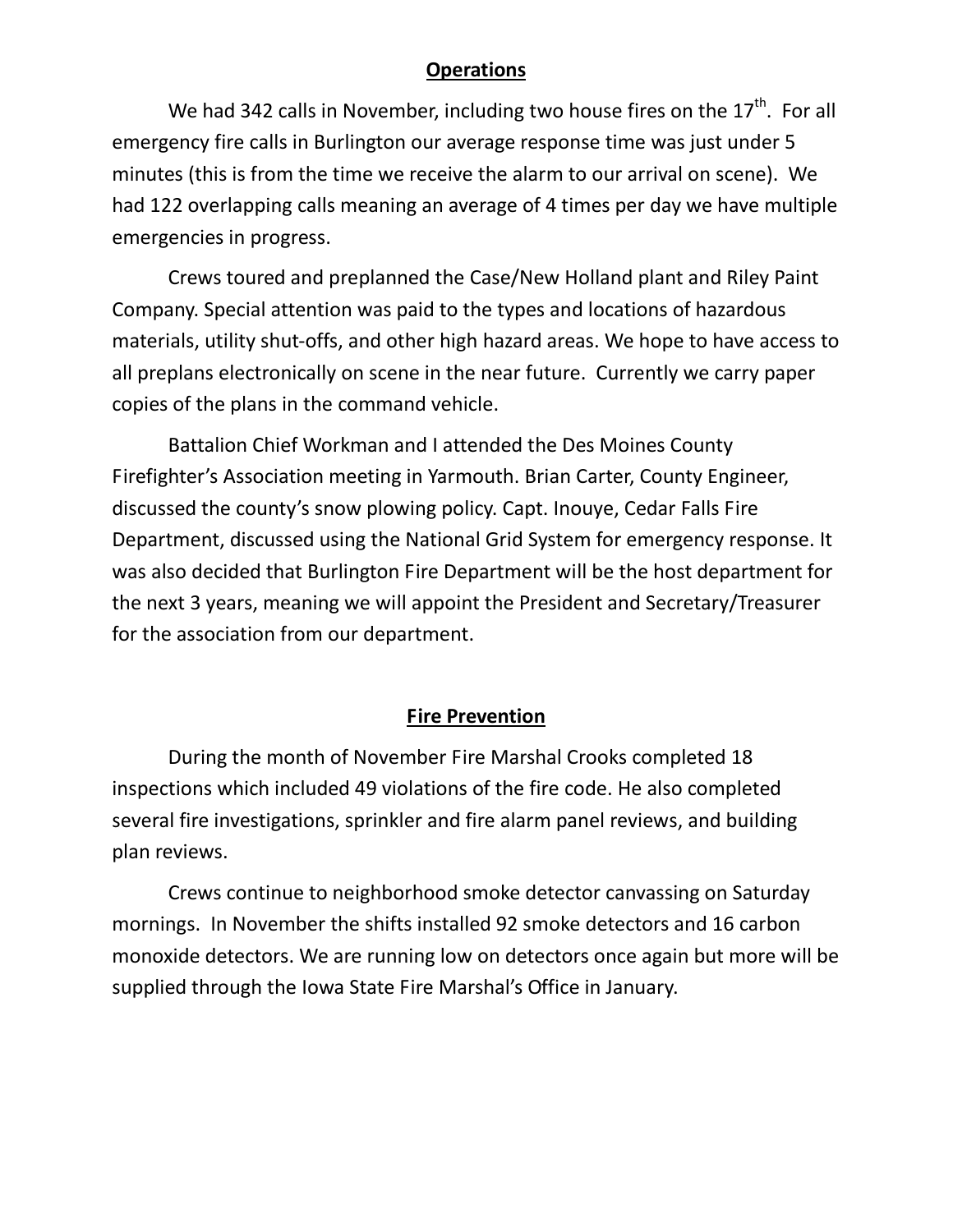## **Other Activities**

- Fire Marshal Crooks attended the 2015 Building and Fire Code update conference.
- Chief Trexel attended the DESCOM/Chiefs meeting at Central Station.
- Chief Trexel attended the Iowa Society of Fire Instructor's Conference.
- Battalion Chief Ryan served as an assessor for promotional testing in Clinton.
- MABAS Division 62 quarterly meeting held at Central Station.
- Battalion Chief McGhee and Firefighter Howard attended the Critical Incident Stress Management Team meeting held at Central Station.

Sincerely,

Matt Trexel

Fire Chief



# **Incident Type Report November 2014**